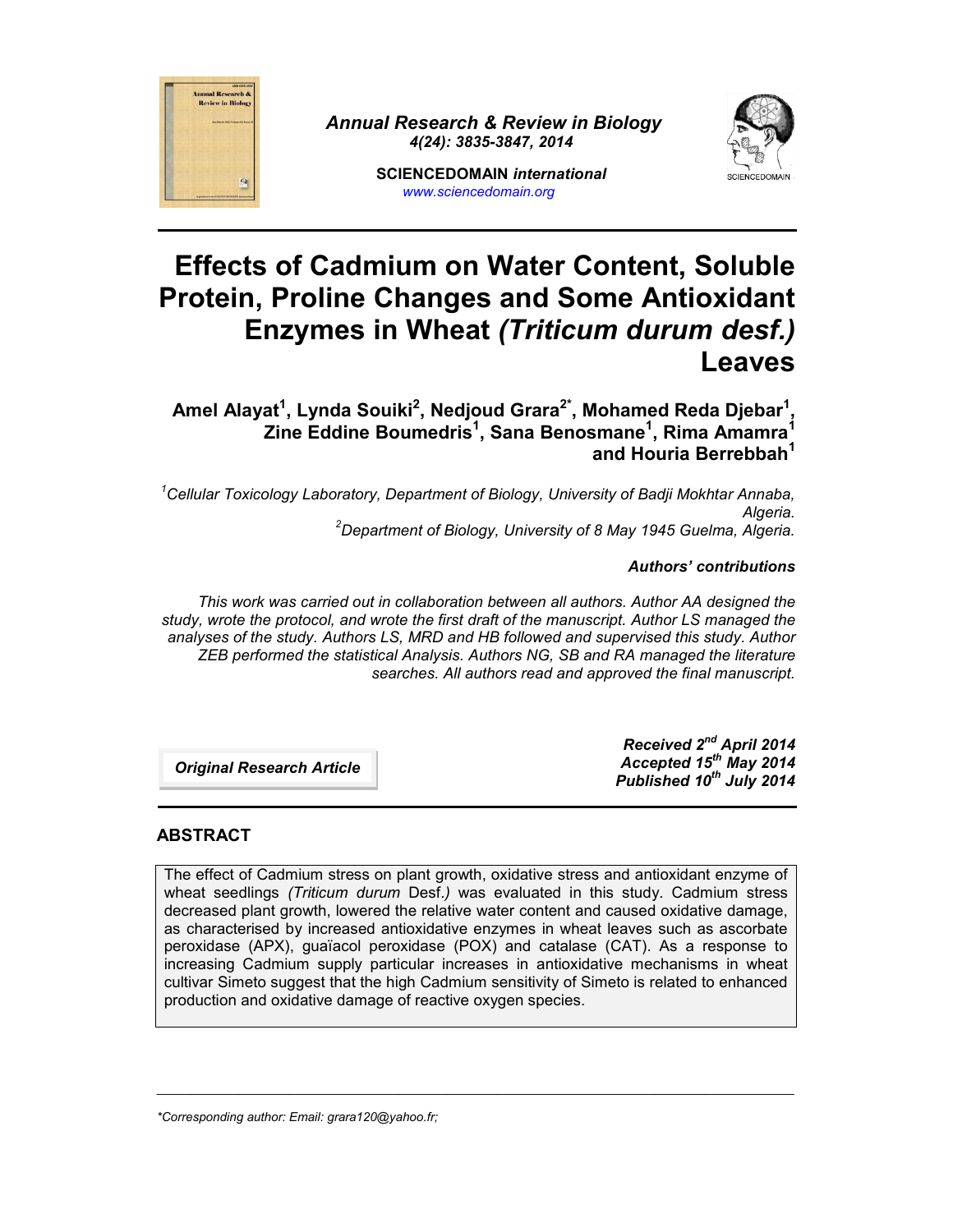*Keywords: Cadmium; wheat; oxidative stress; plant growth; proline; soluble proteins; antioxidant enzymes.*

## **1. INTRODUCTION**

Cadmium (Cd) is a non-essential heavy metal, released into the environment by anthropogenic and non-anthropogenic sources. Environmental pollution with cadmium is mainly caused by mining and smelting, dispersal of sewage sludge and the use of cadmium rich phosphate fertilizers [1,2]. At very high concentrations in soils, cadmium can adversely effect plant growth and also human health after introduction to the food chain [3,4].

In plants, the accumulation of cadmium can cause numerous morphological levels, an excessive amount of cadmium causes plant growth retardation; chlorosis, leaf rolls, and necroses [5]. At the physiological level, excess cadmium results in an inhibition of photosynthesis and transpiration [6,7], imbalance of mineral nutrients [8], induction of oxidative stress [9], changes in enzyme activity [10], and modifications to gene expression [11]. Cadmium promotes the accumulation of reactive oxygen spices (ROS), causes severe damage to important cellular components, such as lipids, proteins, DNA, and RNA [12,13] and leads to a decreased growth [14]. ROS include superoxide radical, hydroxyl radical and hydrogen peroxide. Plants have evolved a complex antioxidant system (enzymatic and non enzymatic detoxification mechanisms) for protecting. The antioxidant enzymes, such as peroxidases, superoxide dismutase and catalase scavenge different types of ROS [15].

Both increase and decrease in the activity of many antioxidant enzymes has been observed in cadmium treated plants [4,16,17,18] suggesting that the antioxidant systems, beside being involved in detoxification process, could be sensitive targets of cadmium toxicity. Plants can also tolerate cadmium toxicity by inducing antioxidative defense systems. As mentioned above, cadmium stress can be responsible for production of ROS and peroxidation of critical cell compounds, such as membrane lipids and proteins, chlorophyll and nucleic acids [19,20]. An induced antioxidative defense in response is to Cadmium stress might be, therefore, a relevant mechanism for Cadmium tolerance in plants.

The purpose of this study is to examine the effects of cadmium on the growth, oxidative stress, and antioxidative response of early wheat seedlings *(Triticum durum* Desf.*).* The possible mechanisms of wheat seedlings response to cadmium stress involving free radical metabolism and antioxidative changes are also discussed. In the present study, experiments were conducted to assess the role of antioxidative defense systems in variety wheat Simeto. The objective was to evaluate root and shoot length, dry matter production, development of cadmium toxicity symptoms and to analyze levels of antioxidative defense systems in leaves.

## **2. MATERIALS AND METHODS**

#### **2.1 Plant Material, Growth and Treatments**

The experiments are done at the Laboratory of Cellular Toxicology of Annaba, University, Algeria.

The tested wheat seeds (*Triticum durum* Desf*.)* were provided by the Algerian Office Inter Cereals (AOIC) El Hadjar Annaba, Algeria. Wheat (*Triticum durum,* cv. Simeto) was used in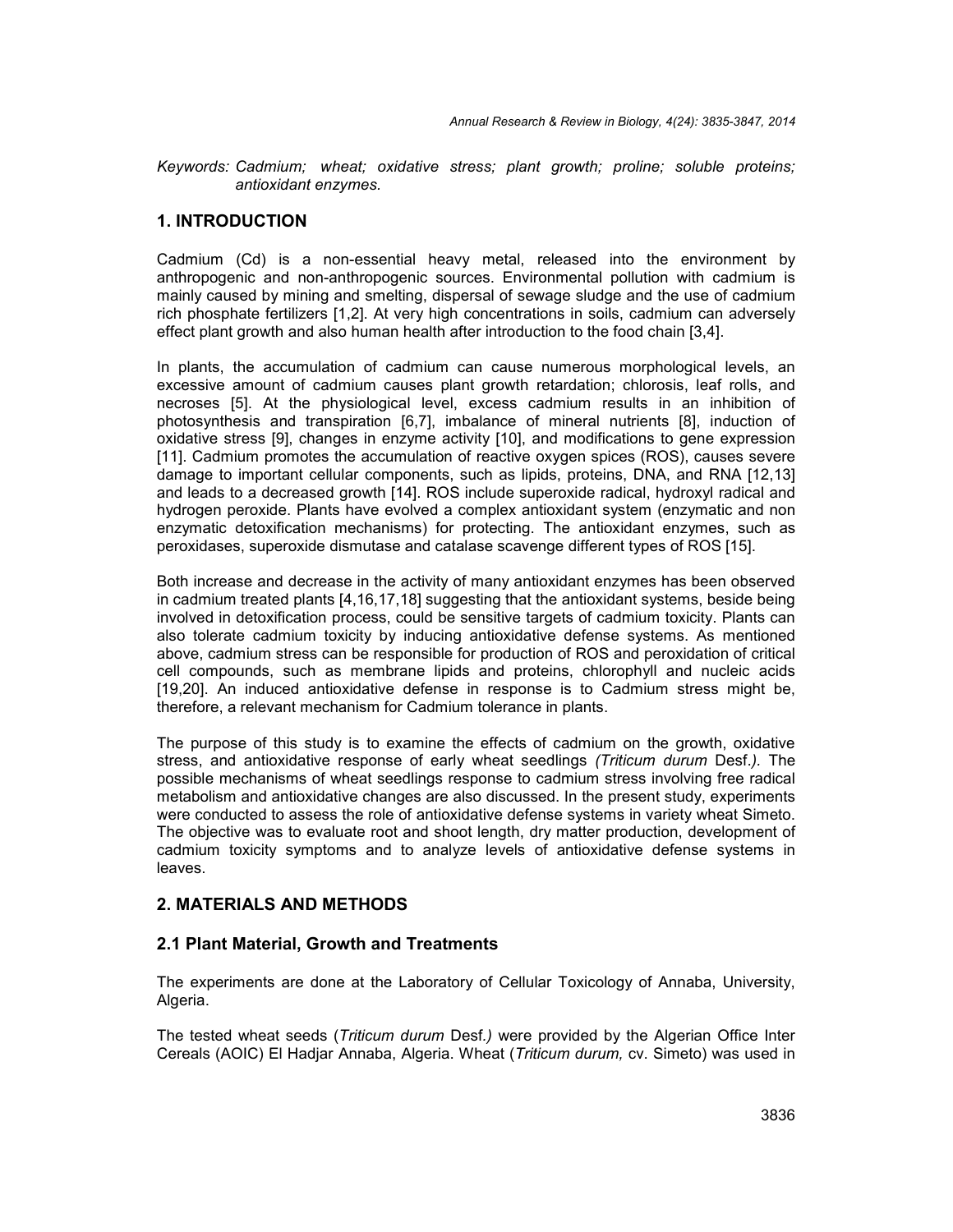the experiments. Seeds were surface sterilized in 5% Sodium hypochlorite (NaCiO) solution for 10 min and rinsed with distilled water. Germination was performed in the dark on Whatman filter papers in dishes Petri. Cadmium chloride (CdCl<sub>2</sub>, Fluka) was used as Cadmium salt and prepared freshly for the treatments. Different amounts of  $CdCl<sub>2</sub>$  were added to the culture solution to form the following six treatments: 0 (control), 2, 5µM, 25µM, 50µM, 75µM, 100µM. The leaves were collected after 14 days for analysis of various parameters.

## **2.2 The Relative Water Contents (RWC)**

The relative water content (RWC) was determined in fresh leaf discs of 2 cm<sup>2</sup> diameter; discs were weighed quickly and immediately floated on distilled water in Petri dishes to saturate them with water for the next 24h, in dark. The adhering water of discs was blotted and tugor mass was noted. Dry mass of the discs was recorded after dehydrating them at 70°C for 48h [21]. RWC was calculated by using the following formula [22]:

 $\textsf{RWC}\texttt{=} \frac{\textit{fresh mass} - \textit{dry mass}}{\textit{tugor mass} - \textit{dry mass}} \times 100$ 

## **2.3 Determination of proline content**

The method of Troll and Lindsley [23] was used to determine the concentration of proline in wheat leaves. Absorbance was measured at 528 nm by spectrophotometer Jenway 3600. The proline concentration in the sample was determined from a standard curve using analytical grade proline and calculated on fresh weight basis (mg/g FW).

#### **2.4 Determination of Soluble Proteins**

The method of Bradford [24] was used to determine the concentration of soluble proteins in wheat leaves with BSA as standard. Absorbance was recorded at 595 nm. Soluble proteins were expressed as mg/g FW.

## **2.5 Antioxidant Enzyme Activity**

Extraction of POX, APX and CAT was as described by Loggini et al. [25]. Leaves of wheat (1g fresh weight) were homogenized in ice cold 50mM phosphate buffer (pH 7,5). The homogenate were centrifuged at 12000g for 20 min, and the supernatants were used for enzyme activity assays.

Guaiacol peroxidase (POX) activity was measured according to the method of Fielding et al. [26]. The reaction mixture (3ml) consisted of 100µl enzyme extract, 8mM Guaiacol, 50mM phosphate buffer (pH=7,2), and 50 µl  $H_2O_2$  (300mM). An increase in the absorbance due to oxidation of quaiacol was measured spectrophotomtrically at 470 nm ( $\varepsilon$ = 24, 7mM<sup>-1</sup> cm<sup>-1</sup>).

Ascorbate peroxidase (APX) activity was assayed according to the method of Nakano and Asada [27]. The reaction mixture consisted of 100µl enzyme extract, 0,5mM ascorbate, 50mM phosphate buffer ( $pH=7,2$ ) and 50µl H<sub>2</sub>O<sub>2</sub> (300mM). The oxidation of ascorbate was determined by the change in absorbance at 290 nm ( $\varepsilon$ = 2, 8mM<sup> $-1$ </sup> cm<sup> $-1$ </sup>).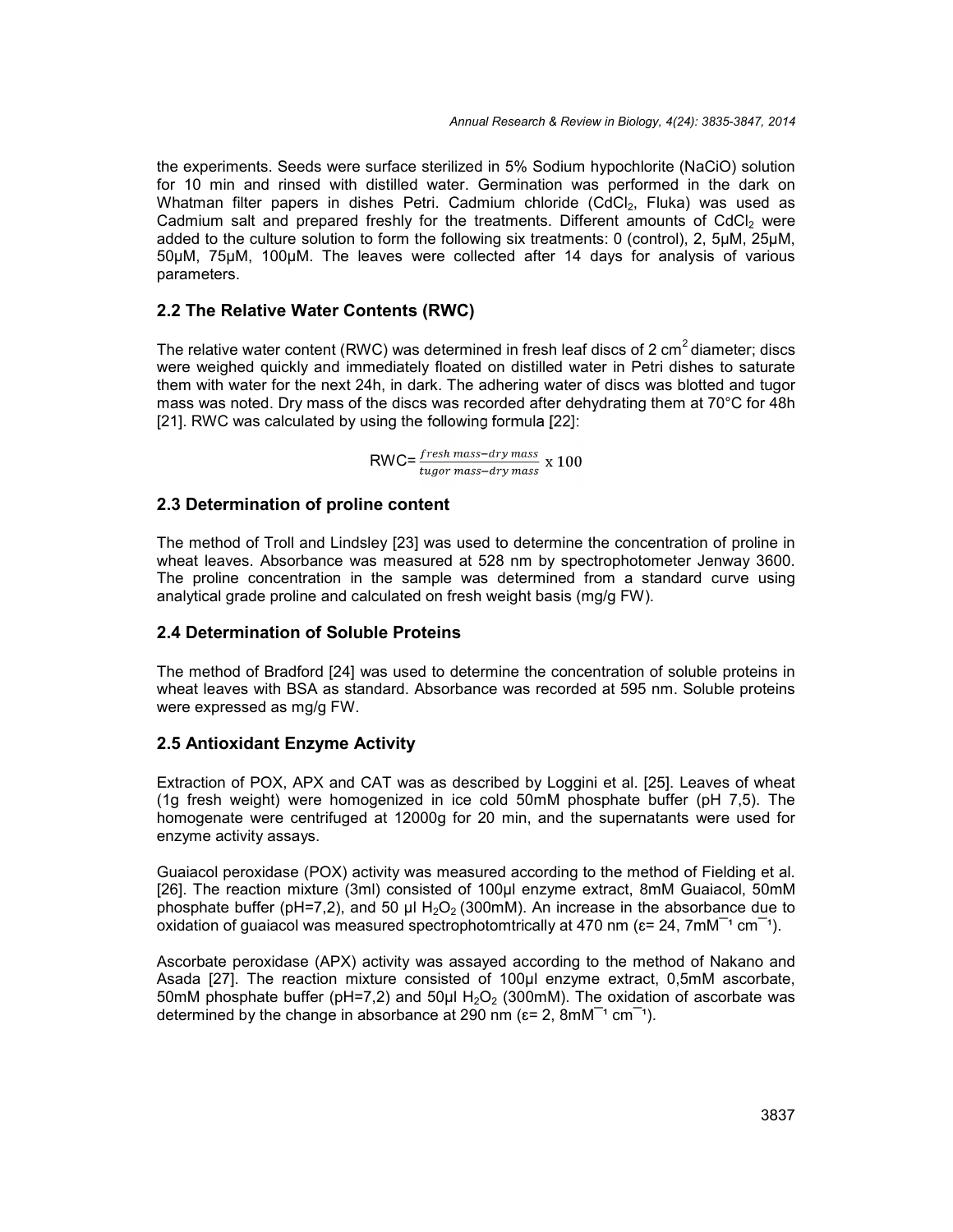Catalase (CAT) activity was determinated according to Cakmak and Horst [28]. The assay mixture (3,0ml) consisted of 100µl enzyme extract,  $50\mu$ l H<sub>2</sub>O<sub>2</sub> (300mM) and 2, 85ml 50mM phosphate buffer (pH=7,2). CAT activity was assayed by monitoring the decrease in the absorbance at 240 nm as a consequence of  $H_2O_2$  disappearance ( $\varepsilon$ =39, 4mM<sup>-1</sup> cm<sup>-1</sup>).

#### **2.6 Statistical Analysis**

The experiment was arranged in a completely randomized design, with three independent replicates. Data was analyzed by ANOVA and means were compared by the Tukey test at the 95% level of confidence. The standard deviation was plotted in all graphs.

## **3. Results**

## **3.1 Dry Weight and Relative Growth Rate**

The dry weight (%), shoot and root growth of the wheat genotype Simeto, is shown in Table 1.

#### **Table 1. Effect of cadmium stress on growth traits (root and shoot growth) and relative water content of wheat plants**

| <b>Treatments</b> | Root length (cm)    | Shoot length (cm)   | Relative water content (%) |
|-------------------|---------------------|---------------------|----------------------------|
| Control           | 11.116±1.245a       | $12.53 \pm 2.46a$   | 95.436±3.054a              |
| $2,5\mu M$ Cd     | $6.813 \pm 1.424 b$ | 10.363±1.880ab      | 87.123±2.999ab             |
| 25µM Cd           | $4.65 \pm 0.435$ bc | $9.38 \pm 0.844$ ab | 84.002±3.287b              |
| 50µM Cd           | $4.03 \pm 0.678c$   | $8.343 \pm 0.333 b$ | 78.616±3.506bc             |
| 75µM Cd           | $3.693 \pm 0.346c$  | 7.933±0.404b        | 69.933±3.506cd             |
| $100\mu M$ Cd     | $3.413 \pm 0.306c$  | 7.58±0.166b         | 61.135±4.893d              |

*Mean pairs followed by different letters are significantly different (p=0.05); n=3. The same letters after the data within a column indicates there was no significant difference at a 95% probability level*

Shoot and root growth of wheat seedlings were significantly affected by cadmium, and showed a continuous decrease with the increase of cadmium concentration. According to the statistic analysis (ANOVA), the decrease of shoot and root length was high significant (P˂0,001).

Exposure of the plants to different concentration of  $CdCl<sub>2</sub>$  inhibited plant growth, which led to a significant decrease in dry weight and relative growth rate.

These results indicate that the wheat seedlings were sensitive to cadmium. According to the results at the concentration of 100µM there was significant reduce in root and shoot growth and dry weight content.

## **3.2 Proline Content**

The effect of cadmium stress on the proline content of wheat leaves is presented in Fig. 1.

Exposure of wheat plants to cadmium significantly increased proline content. According to the Fig. 1, Proline content was highly affected with the CdCl2 concentrations equal of higher than 50uM, what was proved by statistical analysis (p˂ 0,001).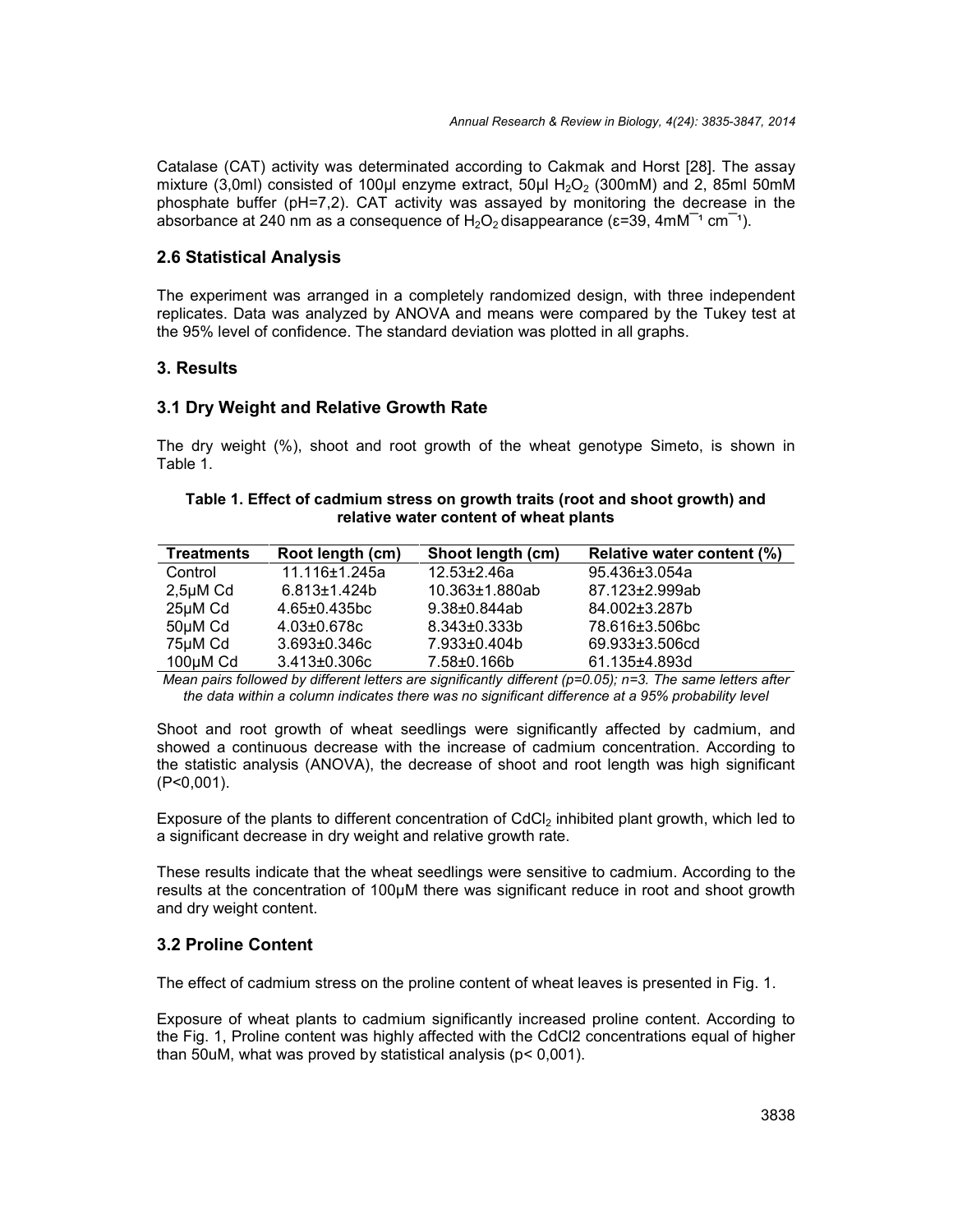*Annual Research & Review in Biology, 4(24): 3835-3847, 2014*



**Fig. 1. Effect of cadmium stress on the proline content of wheat leaves** *Data are the mean ± S.E. of three replicates. Mean pairs followed by different letters are significantly different (p=0.05). The same letters after the data indicates that there was no significant difference at a 95% probability level*

#### **3.3 Soluble Proteins**

Fig. 2 shows the effect of cadmium on the soluble proteins content of wheat leaves.





*Data are the mean ± S.E. of three replicates. Mean pairs followed by different letters are significantly different (p=0.05). The same letters after the data indicates that there was no significant difference at a 95% probability level*

Increase of protein content in wheat leaves with the increased exposure to the cadmium concentration has been observed (Fig. 2). Total protein content was 6,841mg/g FW in control leaves, 9,671 mg/g FW at 50µM and 11,445mg/g FW at 100µM of Cadmium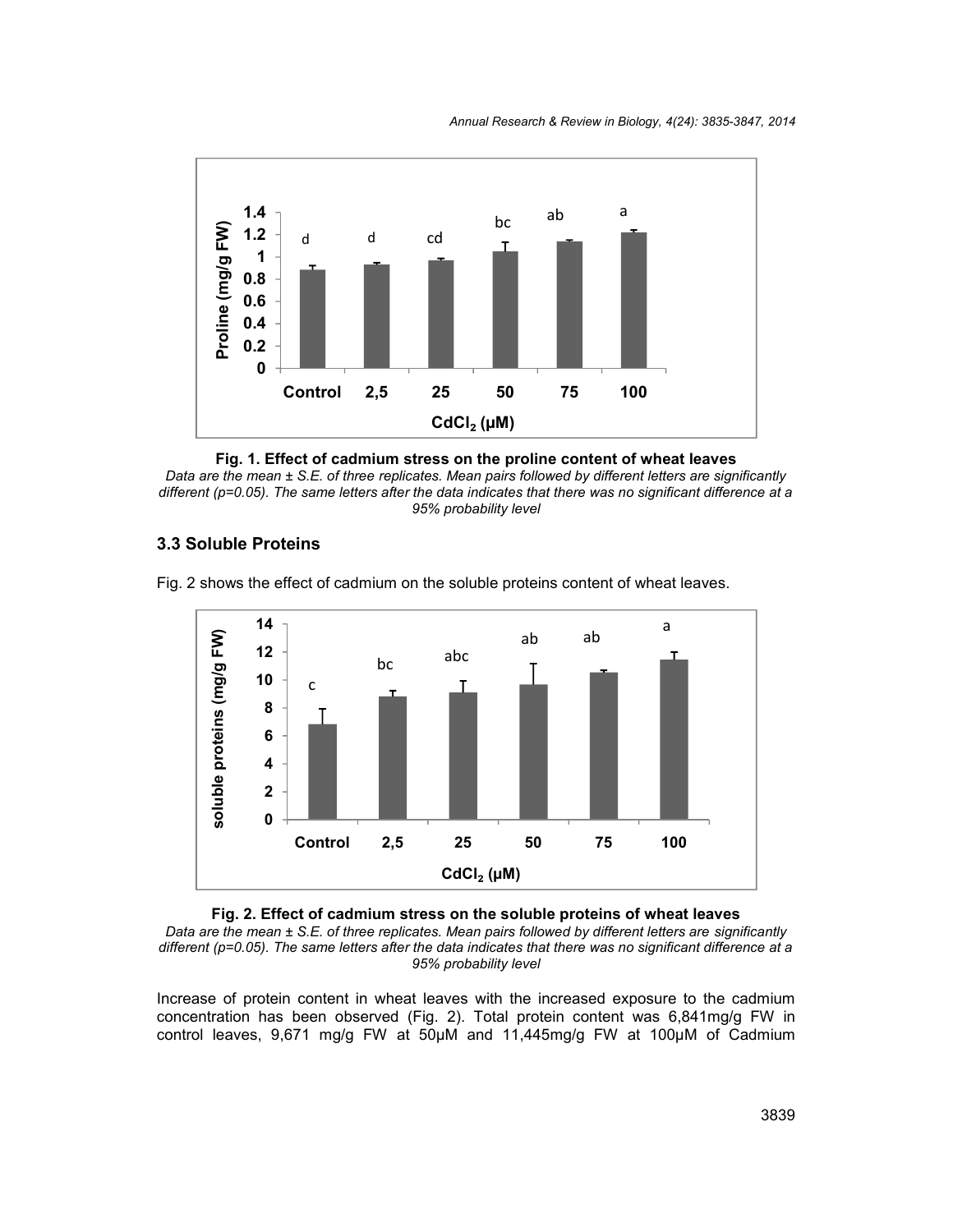respectively. The statistical analysis (ANOVA) indicated that the increase of soluble proteins was highly significant (P˂0,01).

## **3.4 Antioxidant Enzyme Activity**

The changes in antioxidant enzyme activities in wheat leaves, including POX, APX and CAT induced by cadmium at different concentrations are shown in Figs. (3,4 and 5).



**Fig. 3. Effect of cadmium stress on the activity of POX content of wheat leaves** *Data are the mean ± S.E. of three replicates. Mean pairs followed by different letters are significantly different (p=0.05). The same letters after the data indicates that there was no significant difference at a 95% probability level*



**Fig. 4. Effect of cadmium stress on the activity of APX content of wheat leaves** *Data are the mean ± S.E. of three replicates. Mean pairs followed by different letters are significantly different (p=0.05). The same letters after the data indicates that there was no significant difference at a 95% probability level*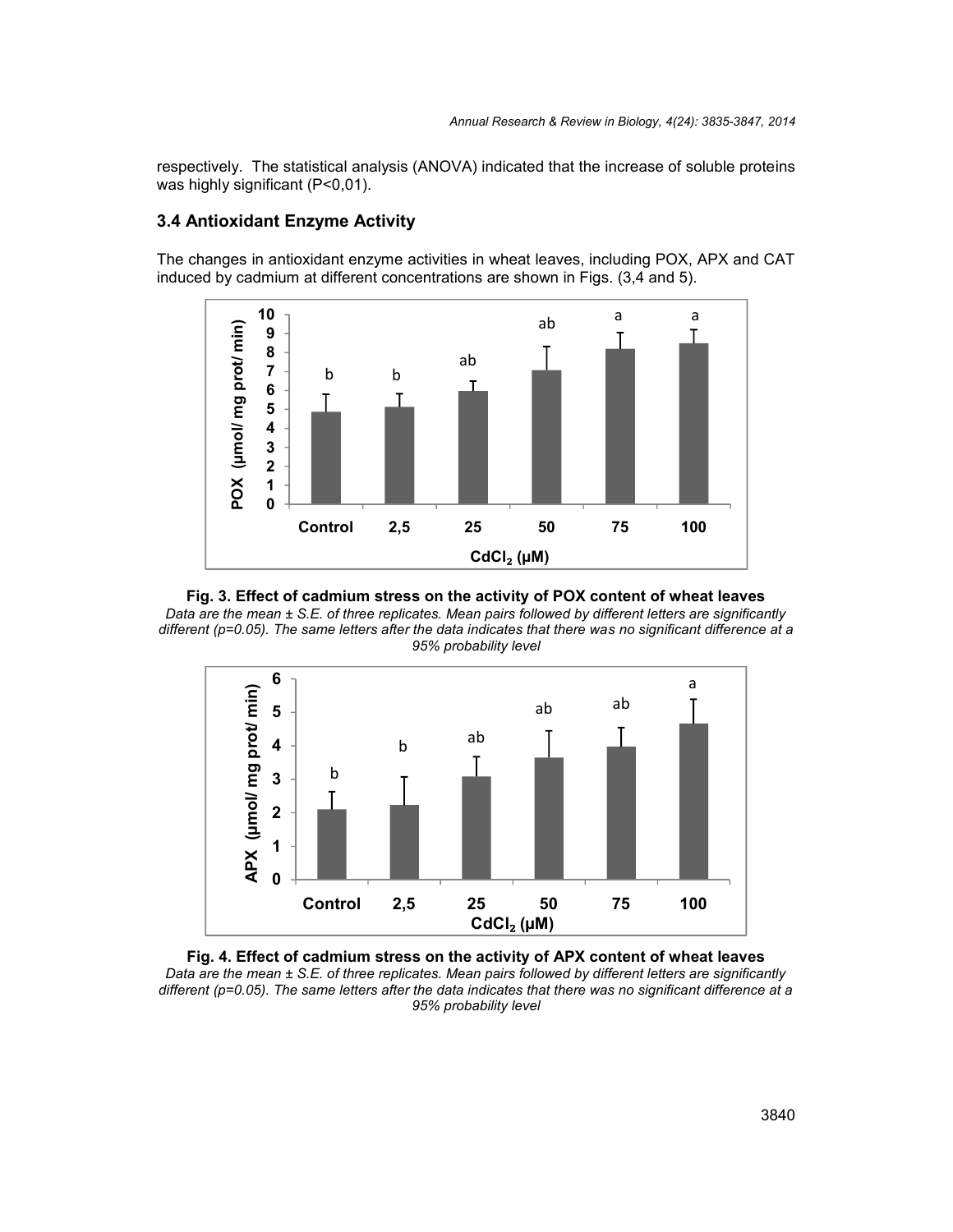

**Fig. 5. Effect of cadmium stress on the activity of CAT content of wheat leaves** *Data are the mean ± S.E. of three replicates. Mean pairs followed by different letters are significantly different (p=0.05). The same letters after the data indicates that there was no significant difference at a 95% probability level*

The treatment with different concentrations of cadmium resulted high significant increase in APX, POX and CAT activities (Figs. 3, 4 and 5). The expressed toxicity symptoms at higher cadmium concentrations corresponded to increased enzymes activities in comparison to controls (P˂0,01).

# **4. DISCUSSION**

Exposure of plants to toxic metals can lead to numerous physiological and biochemical disorders. The inhibition of plant seedling growth can be regarded as general responses associated with heavy metal toxicity [29,30].

The present study shows that cadmium markedly reduced root elongation and shoot length. Occurrence of these symptoms was associated with reductions in dry matter production. Cadmium affected root growth more than shoot growth, especially at elevated Cadmium levels, confirming the results found in wheat [31], radish [32] and barley [33]. Greater sensitivity of roots to cadmium than shoots might be related to the fact that roots are the first organs to be in contact with cadmium, accumulating it at much higher amounts than shoots [19,34].

The water content in wheat plants decreased gradually and significantly  $(P<0,001)$  with the increase of Cd concentration (Table 1). To examine the osmotic effect of abiotic stress treated plant tissues, the water content was frequently measured [35] and it was observed that plant water status was highly affected by heavy metal stress [36-38]. These results indicate that an excess level of cadmium has a toxic and an osmotic effect on wheat plants.

In higher plants, proline is accumulated under stress, both due to an increase in production by reducing its degradation [39]. The accumulation of proline occurs after the development of resistance is a consequence rather than a cause of hardening [40]. In the present study,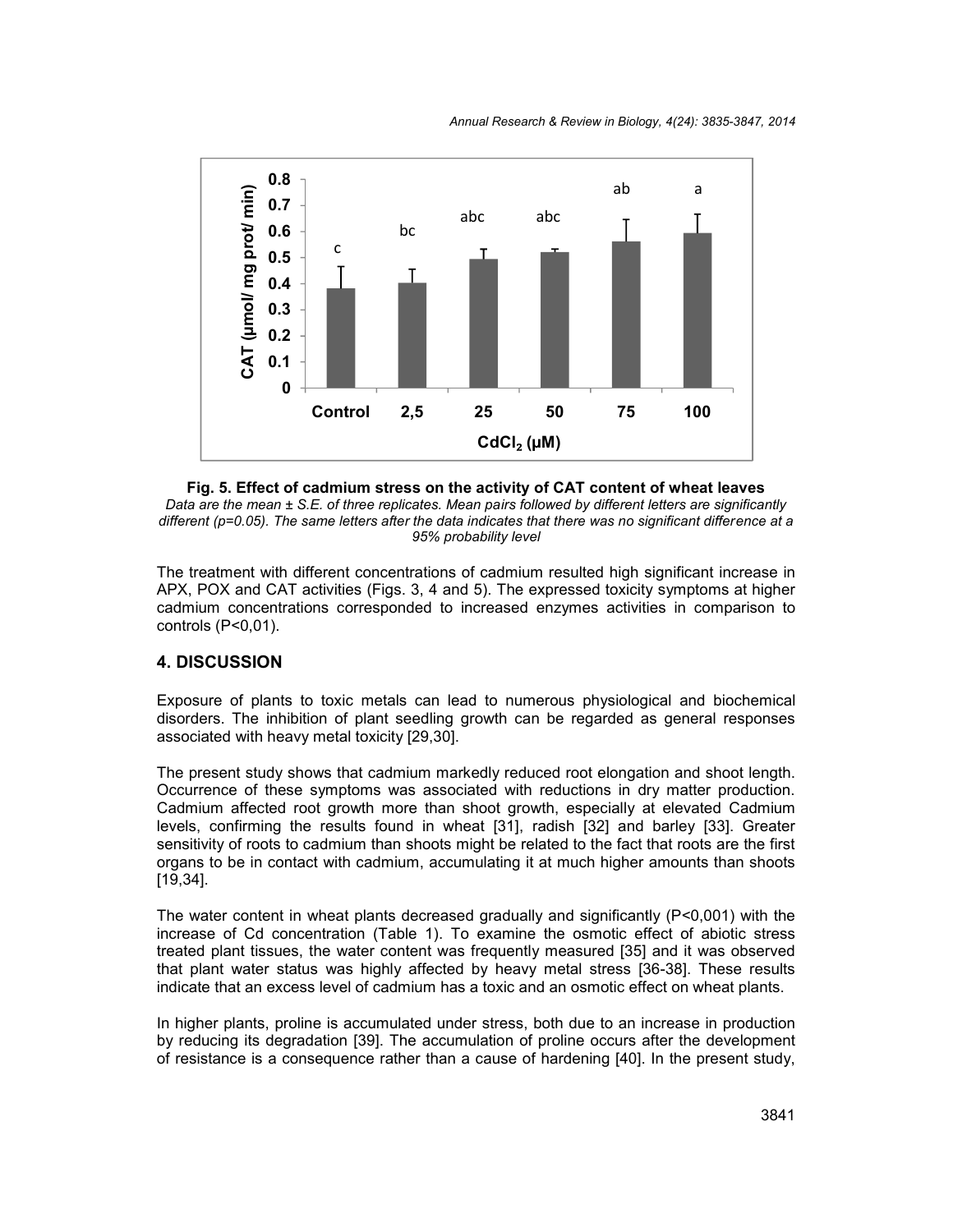proline increased significantly in the cadmium treated wheat plants. Enhanced proline accumulation in reponse to Cd toxicity has been earlier demonstrated in *Triticum aestivum, Vigna radiate, Helianthus annus and Phaseolus vulgaris* [41,42,43]. Thus, proline accumulation is a potential indicator of stress tolerance [44]. Proline also acts directly as an antioxidant to protect the cell from free radical damage and maintains a more reducing environment that is favorable for phytochelation synthesis and cadmium sequestration [45].

In the present work, Cadmium treatment increased soluble protein content; these results suggest that this increase is due to the increase of antioxidant enzymes and reactive oxygen species. Although, some ROS contact as signaling molecules by altering the expression of certain genes and modulating the activity of specific defense proteins, in high concentrations can be extremely harmful to organisms [46]. They can induce oxidation of proteins, lipids and nucleic acids, leading to alterations in cell structures and mutagenesis [47]. Increase of soluble proteins could results from the activation of genes for synthesis of specific proteins associated with stress such as proteins "LEA" that protect the vital set of cellular proteins [48], and the heat shock proteins which permit maintains membrane protein and the plant cell structures [49]. The acquisition of resistance to stress process is accompanied by an important synthesis of soluble protein; this is the result of a slower development and storage of molecules in the hyaloplasm or in some organelles (chloroplasts, mitochondria). It seems that the synthesis of specific proteins is necessary for the hardening [40].

Reactive oxygen species (ROS) are an unenviable part of aerobic life. Their steady state concentration is a balance between production and elimination providing certain ROS level [50]. This equilibrium can be disturbed by metal stress, leading to enhanced ROS level and damage to cellular constituents, which is called oxidative stress [34,51,52]. In plants, toxic metals induce oxidative stress by generating ROS via hydrogen peroxide  $(H_2O_2)$ , superoxide radicals ( $O_2$ ), hydroxyl radicals (OH $\overline{\phantom{a}}$ ) and singlet oxygen ( $O_2$ ) [53]. In response to the increased ROS, the antioxidant defense system comprising POD, APX and CAT plays important roles in scavenging ROS [54]. Both increase and decrease in the activity of many antioxidant enzymes have been observed in cadmium treated plants [55,56,18,17].

Our results showed that, Cd treatment significantly increased POD, APX activities in leaves of wheat plants (Figs. 3 and 4). Similarly, Milone et al. [57] showed that cadmium could increase POD and APX activities in wheat seedling leaves. Increase in ascorbate peroxidase and guaїacol peroxidase activities could represent an appropriate protection against overproduction of peroxides when heavy metals accumulate in wheat [58].

The role of POD is to eliminate the excess of  $H_2O_2$  [59]. POD catalyzes  $H_2O_2$  dependent oxidation of substrate, while CAT and APX eliminate  $H_2O_2$  by breaking it down directly to form water and oxygen [60]. APX reduces  $H_2O_2$  to  $H_2O$ , subsequently producing monodehydroascorbate radicals (MDHA) from ascorbate (Asc) [61].

Catalase (CAT) is an important enzyme in the protection against oxidative stress in all aerobic organisms. It catalyzes, rapid decompisition of hydrogen peroxide into oxygen and water, thereby protecting cells from oxidizing effects caused of excessive  $H_2O_2$  [62]. Earlier data in the literature concerning the catalase response in plants leaves exposed to cadmium stress are contradictory since both enzyme activation [63,64] and inhibition [65,16,66] have been described. In our investigations exposure of wheat plants to cadmium markedly induced an increase of CAT activity in leaves. In response to the in ROS accumulation, the antioxidant defense system comprising SOD and CAT plays important roles in their scavenging [67]. SOD could eliminate superoxide, a harmful substance to cell membranes,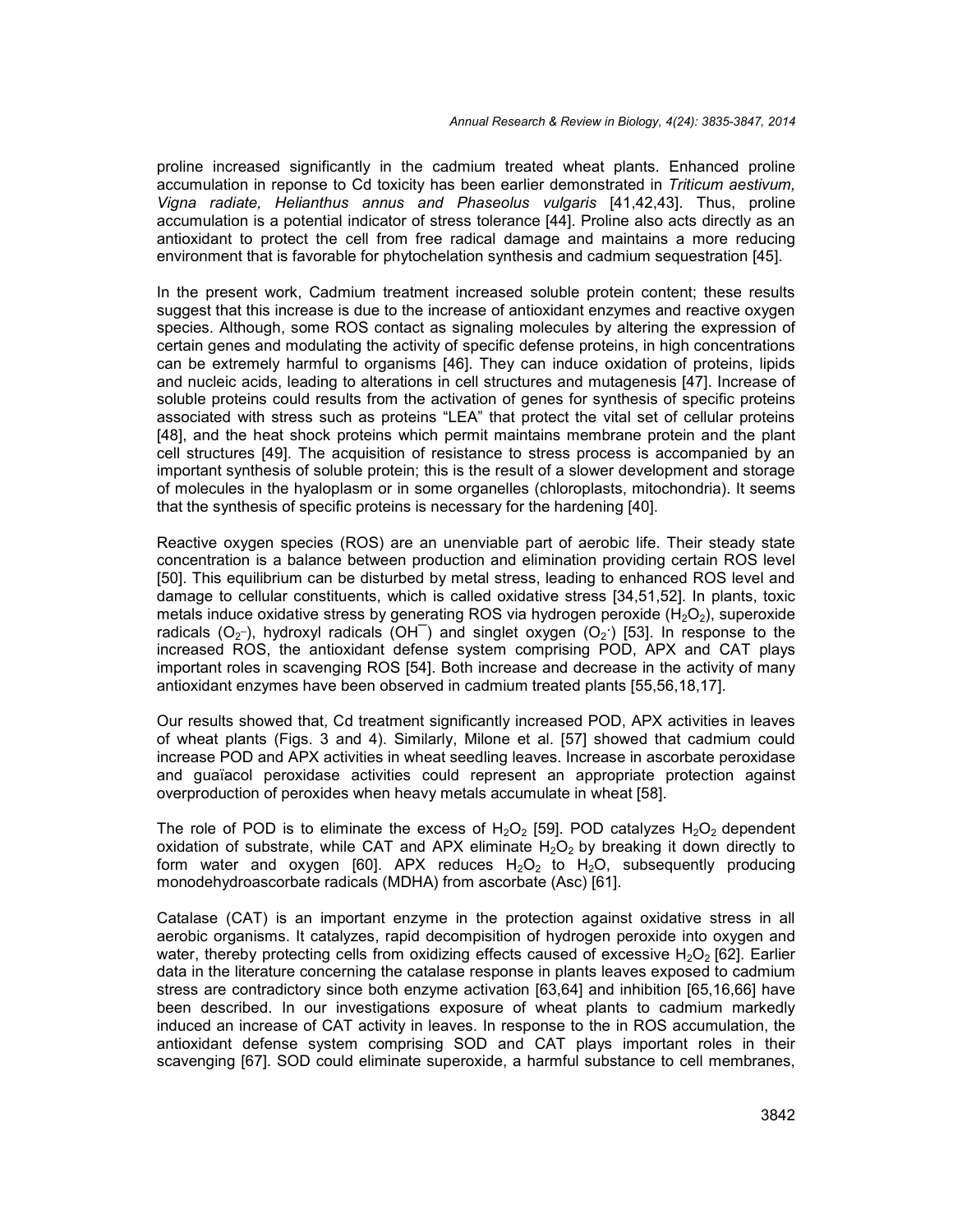produced in the aero-metabolism process.  $H_2O_2$  is also toxic to plant cells, could be eliminated by CAT [68].

Comparing the activity of  $H_2O_2$  eliminating enzymes, many authors assume that APX plays a central role in  $H_2O_2$  detoxification at the chloroplast level where as at the cytosol level POD is the most important  $H_2O_2$  scavenger [69,70]. Furthermore, POD participating barrier against poisoning heavy metals. In contrast to APX and POD, CAT activity is primarily regulated by the amount of  $H_2O_2$  produced by photorespiration due to its peroxisome location [19].

# **5. CONCLUSION**

The present results allow us to conclude that the wheat plants showed a negative response to cadmium toxicity. The physiological and biochemical process in plants was significantly affected by stress of  $CdCl<sub>2</sub>$ . To deal with the cadmium induced oxidative stress, wheat plants activated antioxidant enzymes such as CAT, APX and POD to diminish the reactive oxygen species. These biochemical responses can be interpreted as an internal tolerant mechanism and may allow us to develop strategies for reducing the risks of the cadmium contamination to crop production.

# **COMPETING INTERESTS**

Authors have declared that no competing interests exist.

# **REFERENCES**

- 1. Grara N, Atailia A, Boucena M, Berrabbah H, Djebar MR. Toxicity of metal dust from Annaba steel complex (Eastern Algeria) on the morphophysiological parameters of the snail *Helix aspersa.* Advances in Environmental Biology. 2012 ;a6(2):605-611.
- 2. Chaney RL. Metal speciation and interactions among elements affect the transfer of traces in the agricultural and environmental food chains elements, in: JR Kramer, HE Allen, editor. Metal speciation - Theory, analysis and application. Lewis Publishers.1998;60-219. French.
- 3. Djekoun M, Djebar MR, Bensoltane S. Evaluation of the effect of oxidative stress generated by cadmium at the cellular level: The case of Saccharomyces cerevisiae. Science and Technology. 2011;33(1):45-49. French.
- 4. Chugh LK, Sawhney SK. Photosynthetic activity of Pisum sativum seedlings grown in presence of cadmium. Plant Physiol Bioch. 1999;37:297-303.
- 5. Benavides MP, Gallego SM, Tomaro, ML. 2005. Cadmium toxicity in plants. Braz J Plant Physiol. 2005;17:21-34.
- 6. Mobin M, Alam Khan M. Investigation on the adsorption and corrosion inhibition behavior of gum acacia and synergistic surfactants additives on mild steel in 0.1M H2SO4. Journal of Dispersion Science and Tech. Published online; 2012. DOI: 10, 1080/01932691.751031.
- 7. Shi S, et al. Drosophila STAT is required for directly maintaining HP1 localization and heterochromatin stability. Nat Cell Biol. 2008;10(4):489-496.
- 8. Gouia H, Gorbel MH, Meyer C. Effects of cadmium on activity of nitrate reductase and on other enzymes of the nitrate assimilation pathway in bean. Plant Physiol. Biochem. 2000;38:629–638.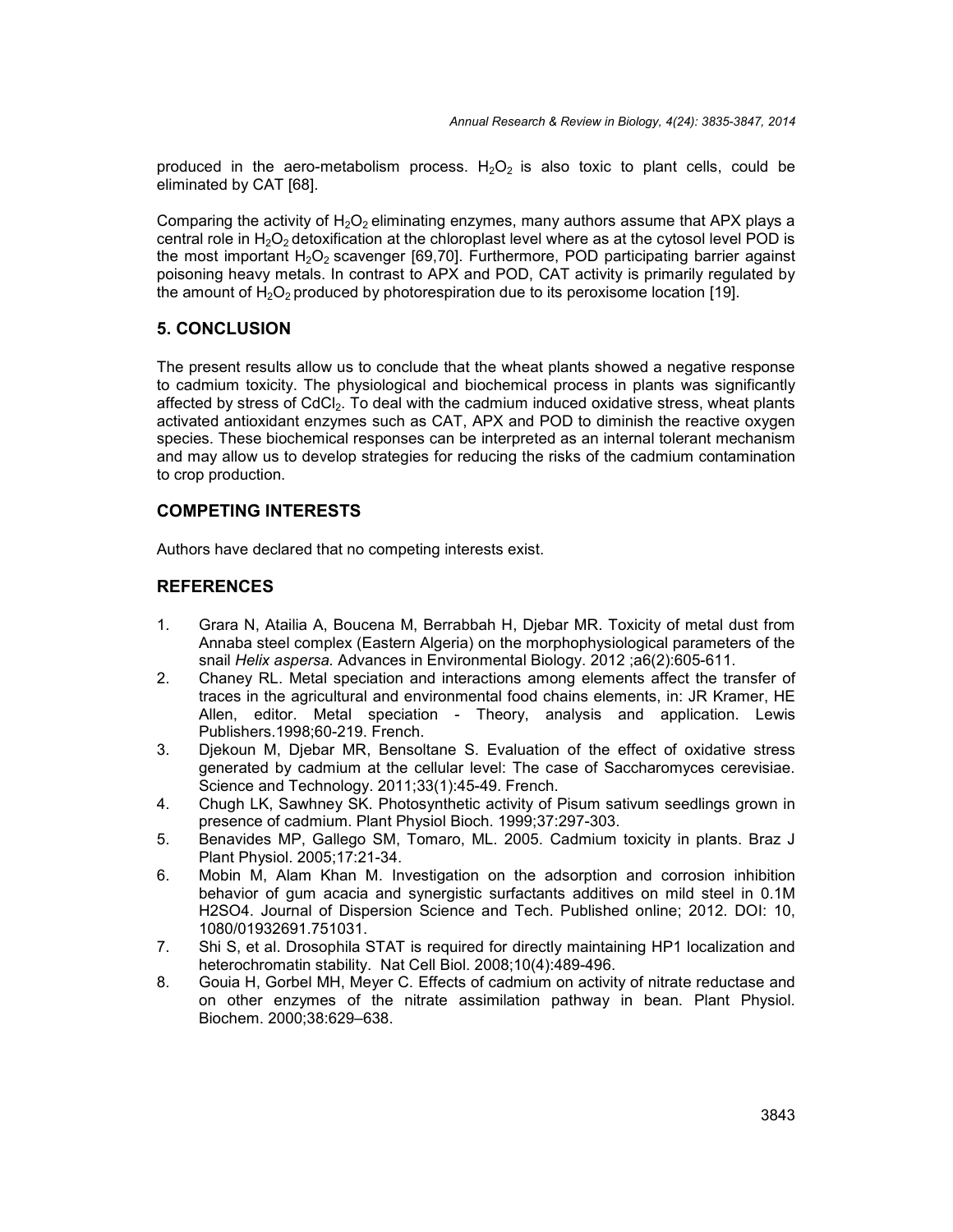- 9. Sandalio LM, Rodríguez-Serrano M, Delrío LA, Romero-Puertas MC. Reactive oxygen species and signaling in cadmium toxicity. In: delRio LA, Puppo A, editors. Reactive Oxygen Species in Plant Signaling. Berlin Heidelberg: Springer-Verlag; 2009.
- 10. Hasan KMD, Lutful Kabir AK, Sabyasachy M. Chemical and Biological Investigation of Leaves of Polygonum plebejum. S. J. Pharm Sci. 2009;2(2):66-71.
- 11. Herbette S, et al. Genome wide transcript tome profiling of the early cadmium response of Arabidopsis roots and shoots. Biochimie. 2006;88:1751–1765.
- 12. Grara N, Atailia A, Boucena M, Berrabbah H, Djebar MR. Oxidative stress in the steel dust complex Annab (Eastern Algeria) in the snail Helix aspersa. About Health Risk. 2012b;11(3):221-229. French.
- 13. Foyer CH, Descourvieres P, Kunert KJ. Protection against oxygen radicals: An important defence mechanism studied in transgenic plants. Plant Cell Environ. 1994;17:507–523.
- 14. Schutzendubel A, et al. Cadmium-induced changes in antioxidative systems, hydrogen peroxide content, and differentiation in scots pine roots. Plant Physiol. 2001;127:887– 898.
- 15. Karabal E, Yücel M, Öktem HA. Antioxidant responses of tolerant and sensitive barley cultivars to boron toxicity. Plant Science. 2003;164:925–933.
- 16. Chaoui A, Mazhoudi S, Ghorbal MH, El Ferjani E. Cadmium and zinc induction of lipid peroxidation and effects on antioxidant enzyme activities in bean (*Phaseolus* v*ulgaris* L.). Plant Sci. 1997;127:139–147.
- 17. Patra J, Panda BB. A comparison of biochemical responses to oxidative and metal stress in plants of barley, *Hordeum vulgare* L. Environ Pollut. 1998;101:99–105.
- 18. Sandalio L M, Dalurzo H C, Gomez M*.* Cadmium induced changes in the growth and oxidative metabolism of pea plants. J Exp Bot. 2001;52:2115–2126.
- 19. Hegedüs A, Erdei S, Horvath G. Comparative studies of H2O2 detoxifying enzymes in green and greening barley seedlings under cadmium stress. Plant Sci. 2001;160:1085–93.
- 20. Somashekaraiah BV, Padmaja K, Prasad ARK. Phytotoxicity of cadmium ions on germinating seedlings of mung bean (*Phaseolus vulgaris*): Involvement of lipid peroxides in chlorophyll degradation. Physiol Plant. 1992;85:85–89.
- 21. Agami RA, Mohamed GF. Exogenous treatment with indole-3-acetic acid and salicylic acid alleviates cadmium toxicity in wheat seedlings. Ecotoxicology and Environmental Safety. 2013;94:164–171.
- 22. Hayat S, Ali B, Hasan SA, Ahmad A. Brassino steroid enhanced the level of antioxidants under cadmium stress in Brassica juncea. Environ. Exp. Bot. 2007;60:33– 41.
- 23. Troll W, Lindsey G. A photometric method for the determination of proline. J Biol Biochem. 1955;215:655-660.
- 24. Bradford MM. A rapid and sensitive method for the quantification of microgram quantities of protein utilizing the Principe of protein-dye binding. Anal Biochem. 1976;72:278-254.
- 25. Loggini B, Scartazza A, Burgnoli E, Navari-Izzo F. Antioxidative defence system, pigment composition and photosynthetic efficiency in two wheat cultivars subjected to drought. Plant Physiology. 1999;119:1091-1100.
- 26. Fielding CJ. Metabolism of cholesterol-rich chylomicrons. Mechanism of binding and uptake of cholesteryl esters by the vascular bed of the perfused rat heart. J Clin Invest. 1978;62:141–151.
- 27. Nakano Y, Asada K. Purification of ascorbate peroxidase in spinach chloroplasts; Its inactivation in ascorbate depleted medium and reactivation by monodehydroascorbate radical. Plant Cell Physiol.1987;28:131-140.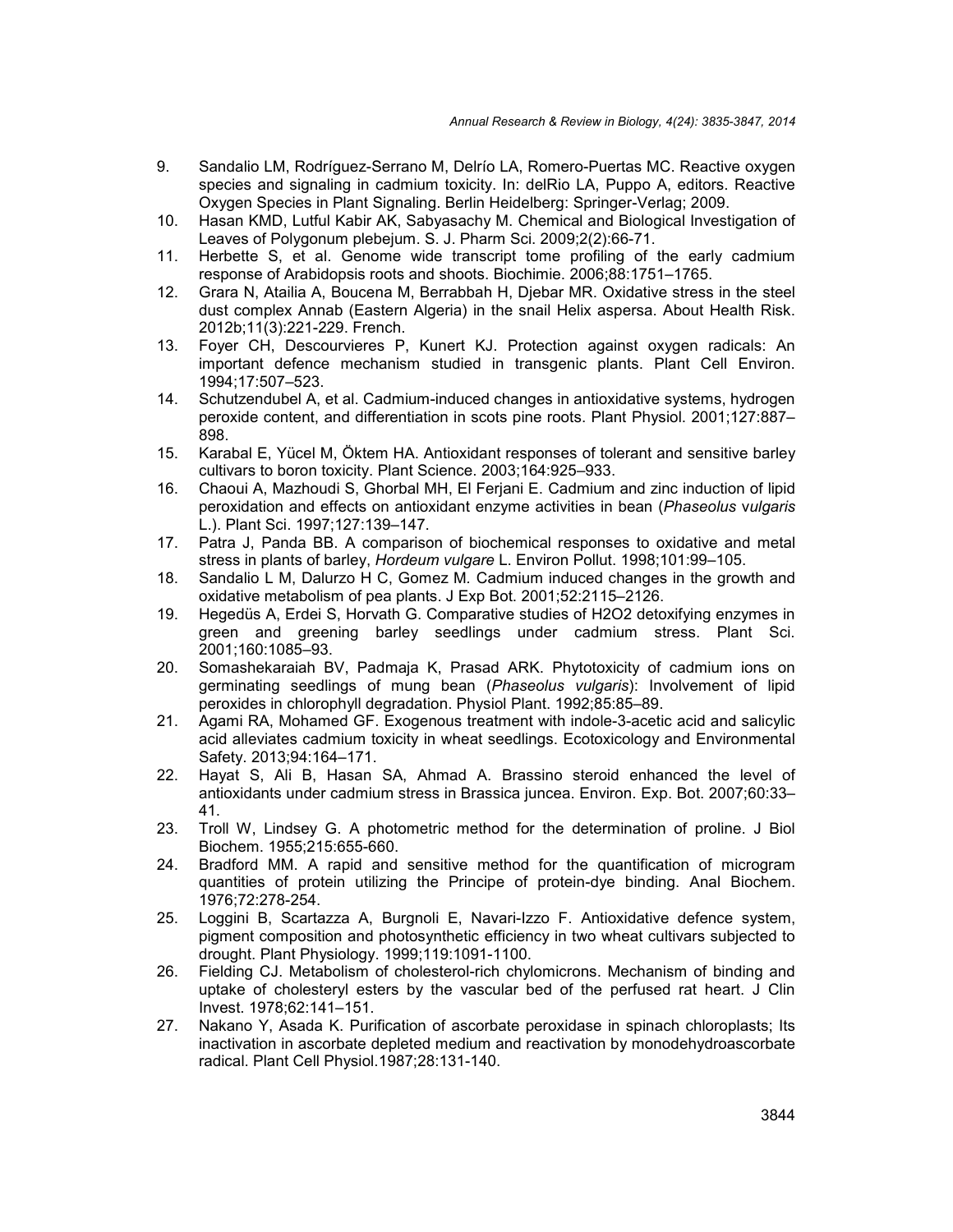- 28. Cakmak I, Horst JH. Effects of aluminum on lipid peroxidation, superoxide dismutase, catalase, and peroxidase activities in root tips of soybean (Glycine max). Physiologia Plantarum. 1991;83:463-468.
- 29. Sbartai H, Djebar MR, Sbartai I, Berrabbah H. Bioaccumulation of cadmium and zinc in tomato (*Lycopersicon esculentum*L.). Plant biology and pathology. 2012;335(9):585-593.
- 30. Kopyra M, Gwozdz EA. Nitric oxide stimulates seeds germination and counteracts the inhibitory effect of heavy metals and salinity on root growth of Lupinus luteus. Plant Physiol. Biochem. 2003;41:1011–1017.
- 31. Ouzounidou G, Moustakas M, Eleftheriou EP. Physiologial and ultrastructural effects of cadmium on wheat *(Triticum aestivum L.)* leaves. Arch Environ Contam Toxicol. 1997;32:154–60.
- 32. Vitória AP, Lea PJ, Azevedo RA. Antioxidant enzymes responses to cadmium in radish tissues. Phytochemistry. 2001;57:701-710.
- 33. Tiryakioglu M, Eker S, Ozkutlu F, Husted S, Cakmak I. Antioxidant defense system and cadmium uptake in barley genotypes differing in cadmium tolerance. J. Trace Elem. Med. Biol. 2006;20:181-189.
- 34. Grant CA, Buckley WT, Bailey LD, Selles F. Cadmium accumulation in crops. Can J Plant Sci. 1998;78:1–17.
- 35. Kim DW, et al. A hydroponic rice seedling culture model system for investigating proteome of salt stress in rice leaf, Electrophoresis. 2005;26:4521–4539.
- 36. Barcelo J, Poschenrieder C. Plant water relations as affected by heavy metal stress. A review J Plant Nutr.1990;13:1–37.
- 37. Labra M, et al. *Zea mays L.* protein changes in response to potassium dichromate treatments, Chemosphere. 2006;60:1234–1244.
- 38. Ahsan N, et al. Excess copper induced physiological and proteomic changes in germinating rice seeds. Chemosphere.2007;67:1182–1193.
- 39. Roeder V. Research and study of molecular markers of stress response in the brown alga Laminaria digitata. PhD thesis. University Reindeer. 2006;33-39. French.
- 40. Côme D. Plants and cold. Paris; 1992. French.
- 41. Dhir B, Sharmila P, Saradhi PP. Hydrophytes lack potential to exhibit cadmium stress induced enhancement in lipid peroxidation and accumulation of proline. Aquat Toxicol. 2004;66:141–147.
- 42. Zengin FK, Munzuroglu O. Toxic effects of cadmium (Cd++) on metabolism of sunflower *(Helianthus annuus L.)* seedlings. Acta Agric. Scand. B-Plant Soil Sci. 2006;56:224–229.
- 43. Rady MM. Effect of 24-epibrassinolideon growth,yield,antioxidant system and cadmium content of bean *(Phaseolus vulgaris L.)* plants under salinity and cadmium stress. Sci Hortic. 2011;129: 232–237.
- 44. Ashraf M, Foolad, MR. Roles of glycinebetaine and proline in improving plant abiotic stress resistance. Environ. Exp. Bot. 2007;59:206–216.
- 45. Surasak S, Samuel T, Desh-Pal SV, Richard TS. Molecular mechanisms of proline mediated tolerance to toxic heavy metals intransgenic microalgae. Plant Cell. 2002;14:2837–2847.
- 46. Halliwell, B, Gutteridge JMC. Free Radicals in Biology and Medicine. New York, USA: Oxford University Press; 1999.
- 47. David JC, Grongnet. Les protéines de stress. INRA Prod. Anim. 2001;14(1):29-40. French.
- 48. Baker J, Steel CH, Dure IL. Sequence and characterization of 6 LEA proteins and their genes from cotton. Plant Mol. Biol.1988;11:277-291.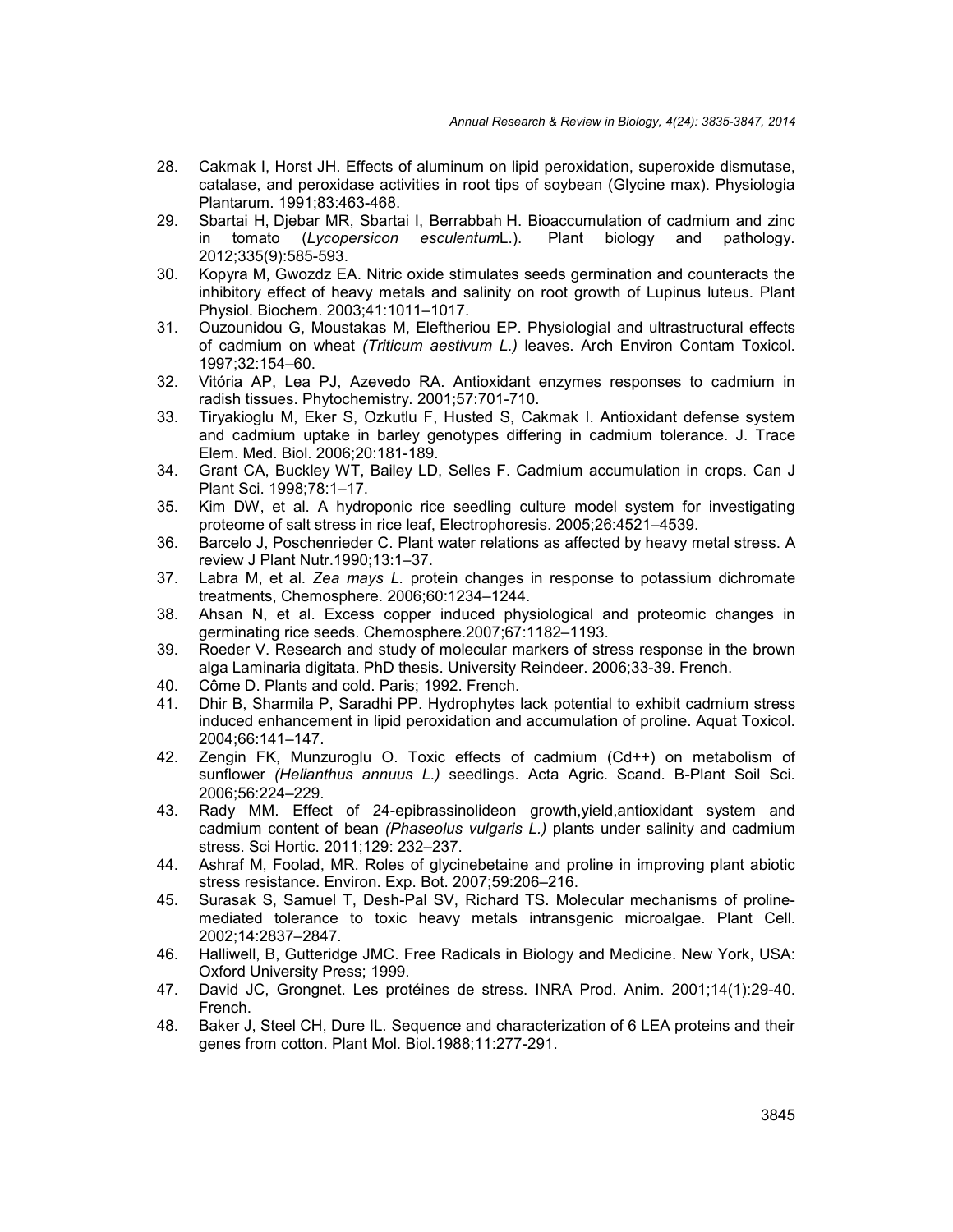- 49. Boulassel A, Djebar MR, Rouabhi R, Djebar H. Physiological and biochemical changes observed in alternative cellular model: Paramecium tetraurelia treated with paracetamol. International journal of Biosciences. 2013;9:132-141.
- 50. Maksymiec W, Krupa Z. The effects of short-term exposition to Cd, excess Cu ions and jasmonate on oxidative stress appearing in Arabidopsis thaliana. Environ. Exp. Bot. 2006;57:187–194.
- 51. Shah K, Ritambhara GK, Verma S, Dubey RS. Effect of cadmium on lipid peroxidation, superoxide anion generation and activities of antioxidant enzymes in growing rice seedlings. Plant Sci. 2001;161:1135–1144.
- 52. Devi SR, Prasad MNV. Copper toxicity in *Ceratophyllum demersum L.* (coontail), a free-floating macrophyte: Response of antioxidant enzymes and antioxidants. Plant Science. 1998;138:157–165.
- 53. Ali MB, Chun HS, Kim BK. Cadmium-induced changes in antioxidant enzyme activities in rice (*Oryza sativa* L. cv. Dongjin). J Plant Biol. 2002;45:134–140.
- 54. Boumedris Z, Serradj Ali Ahmed M, Djebar MR. Biomarkers, indicators of environmental stress in Parmelia perlata at the level of the region of Annaba (Algeria). European journal of scientific research. 2013;105(4):510-520.
- 55. Sbartai H, Djebar MR, Rouabhi R, Berrebbah H. Antioxidative response in tomato plants *Lycopersicon esculentum L.* Roots and leaves to zinc. Am-Eur J Toxicol Sci. 2011;3:41-46.
- 56. Ali MB, Chun HS, Kim BK. Cadmium-induced changes in antioxidant enzyme activities in rice (*Oryza sativa* L. cv. Dongjin). J Plant Biol. 2002;45:134–140.
- 57. Milone TM, Cristina S, Herman C. Antioxidative responses of wheat treated with realistic concentration of cadmium. Environmental and Experimental Botany. 2003;50(3):265–276.
- 58. Murzaeva SV. Effect of heavy metals on wheat seedlings: Activation of antioxidant enzymes. Applied Biochemistry and Microbiology. 2004;1(40):98–103.
- 59. LI Chun-xi, et al. Effects of arsenic on seed germination and physiological activities of wheat seedlings. Journal of Environmental Sciences. 2007;19:725–732.
- 60. Ekmekci Y, Tanyolac D, Ayhan B. Effects of cadmium on antioxidant enzyme and photosynthetic activities in leaves of two maize cultivars. J. Plant Physiol. 2008;165:600–611.
- 61. Mittler R, et al. Transgenic tobacco plants with reduced capability to detoxify reactive oxygen intermediates are hyperresponsive to pathogen infection. Proceedings of the National Academy of Sciences of the United States of America. 1999;96:14165-14170.
- 62. Sanchezcasas P, Klessig DF. A salicylic acid-binding activity and a salicylic acid inhibitable catalase activity are present in a variety of plant-species. Plant Physiology.1994;106:1675-1679.
- 63. Lee KC, Cunningham BA, Paulsen GM, Liang GH, Moore RB. Effects of cadmium on respiration rate and activities of several enzymes in soybean seedlings, Physiol. Plant. 1976;36:4–6.
- 64. Weckx JEJ, Clijsters HMM. Oxidative damage and defense mechanisms in primary leaves of *Phaseolus* v*ulgaris* as a result of root assimilation of toxic amounts of copper. Physiol Plant. 1996;96:506–512.
- 65. Somashekaraiah BV, Padmaja K, Prasad ARK. Phytotoxicity of cadmium ions on germinating seedlings of mung bean (*Phaseolus* v*ulgaris*): Involvement of lipid peroxides in chlorophyll degradation. Physiol. Plant. 1992;85:85–89.
- 66. Luna CM, Gonzalez CA, Trippi VS. Oxidative damage caused by an excess of copper in oat leaves. Plant Cell Physiol. 1994;35:11–15.
- 67. Alscher RG, Hess JL. Antioxidants in Higher Plants (editors). CRC Press, Boca Raton, FL; 1993.